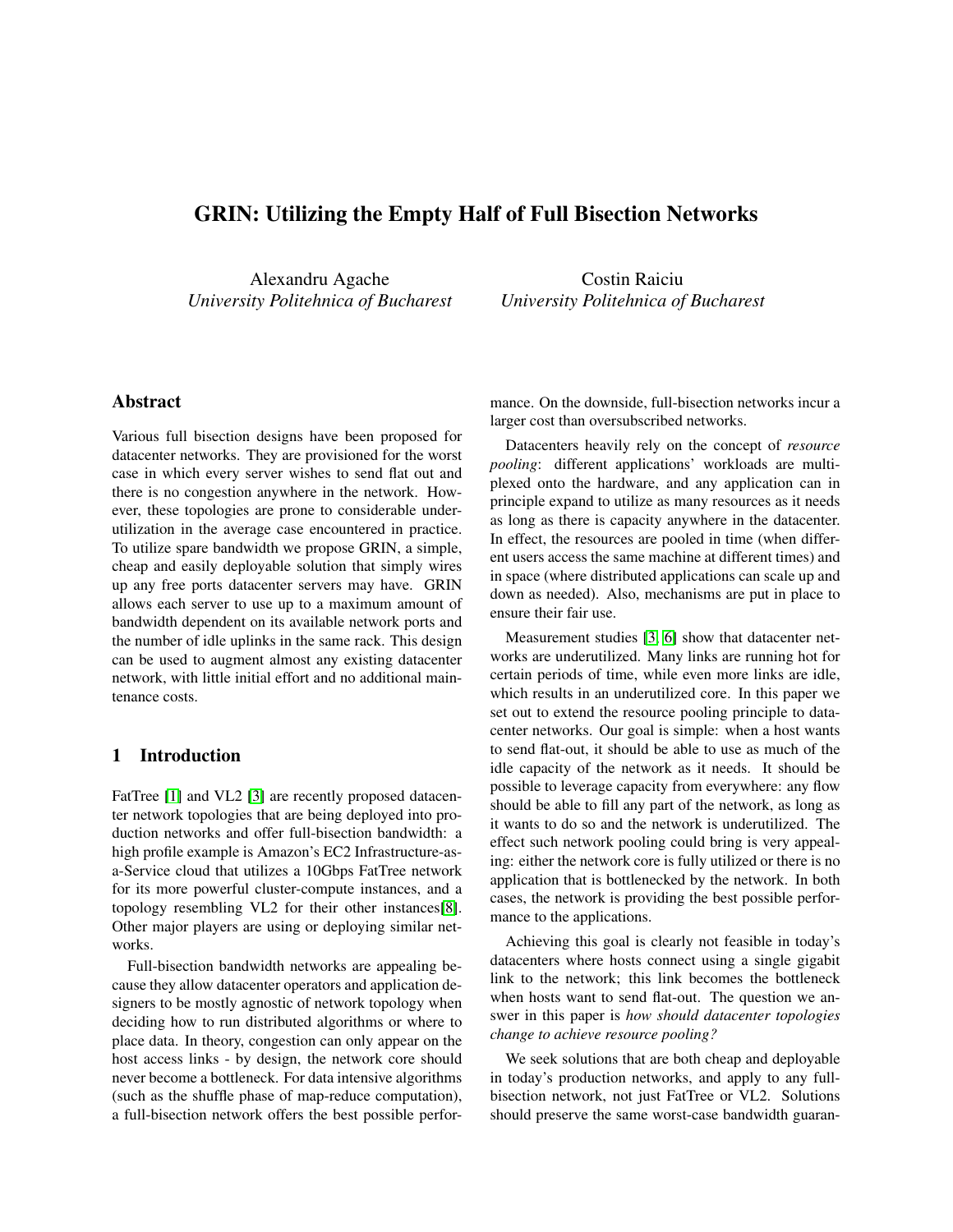<span id="page-1-1"></span>

Figure 1: Enhancing a VL2 topology

tee provided by full bisection networks, and should ensure that hosts and applications are properly isolated.

Our proposed solution is very simple: any free port  $<sup>1</sup>$  $<sup>1</sup>$  $<sup>1</sup>$ </sup> existing in any *server* should be randomly connected to a free port of another server in the same rack. Servers can then communicate using a path provided by the original topology, or via one of the servers they are directly connected to. To be able to utilize multiple paths simultaneously, and to advertise additional paths, the servers use Multipath TCP [\[7\]](#page-5-4). Our solution can function seamlessly over existing datacenter networks.

The best case benefits are obvious: for every additional port used, a server can send 1Gbps more traffic if the neighbour's uplink is not utilized at that point in time. Our simulation experiments with synthetic traffic patterns and 2 additional ports show that when 30% hosts are active the throughput increase is between 70% and 170%, depending on the traffic matrix used.

There are also potential caveats: servers must route traffic for other servers and this can impact their performance. Unlike other topologies such as BCube[\[4\]](#page-5-5), our design ensures that a server never forwards more than 2Gbps of traffic. Our experiments show that this will only utilize at most 10% of a single core at full speed, when dealing with MTU-sized packets.

#### 2 Problem Statement

We want to change existing topologies to allow hosts to utilize idle parts of the network when other hosts are not active. Good solutions share the following properties:

- Ability to scale: cost is a major factor that determines what is feasible to deploy in practice. Using more server ports should increase performance and incur little to no additional costs.
- Fairness and isolation: access to the shared resource pool must be mediated such that each server gets

a fair share of the total bandwidth. Misbehaving servers should be penalized, and they should not adversely affect the performance of the network.

- Widely applicable: it should be possible to apply the solution to existing or future networks.
- Incrementally deployable: it should be possible to deploy the solutions on live datacenter networks with the least possible disruption. This implies hardware or software changes to the network core (including routing algorithms) are out-of-scope. Further, upgrading only an existing subnet should bring appropriate benefits.

Full-bisection networks offer multiple paths between any pair of servers. In the VL2 network shown in Fig[.1.](#page-1-1)a there are at least four paths between any pair of servers in different racks. Datacenter networks<sup>[2](#page-1-2)</sup> give every host a single IP address and leave to the network the task of mapping traffic onto the available paths. The network runs an intra-domain routing algorithm such as OSPF on the aggregation and core switches (effectively these are routers). The algorithm's output consists of multiple equal-cost routes towards servers. When forwarding traffic, the switches use Equal Cost Multipath (ECMP) to hash each connection onto one of the available paths  $3$ 

Multipath TCP is an evolution of TCP currently being standardized by the IETF: it takes a TCP connection and splits it across multiple paths, while offering applications the illusion they are still working over TCP. MPTCP has already been proposed as a replacement for TCP in datacenters [\[7\]](#page-5-4). Its biggest benefit for VL2 and FatTree is avoiding collisions caused by ECMP when multiple connections are placed onto the same congested path, despite the existence of idle capacity elsewhere in the network.

Any solution we devise will have to use multiple NICs at servers. TCP is unable to split a flow across multiple interfaces, so adding more NICs will bring significantly less performance benefits. MPTCP allows a trans-

<span id="page-1-0"></span><sup>&</sup>lt;sup>1</sup>A quick study shows that between 1 to 3 free ports should be commonly available in servers today, as all major equipment vendors provide either dual-port or quad-port gigabit NICs in their default blade configurations.

<span id="page-1-3"></span><span id="page-1-2"></span><sup>2</sup> at least as seen from Amazon's EC2 cloud

<sup>3</sup>VLANs are another popular solution to expose multiple paths to hosts. Hosts will have as many addresses as possibly paths, and will implement flow placement on paths.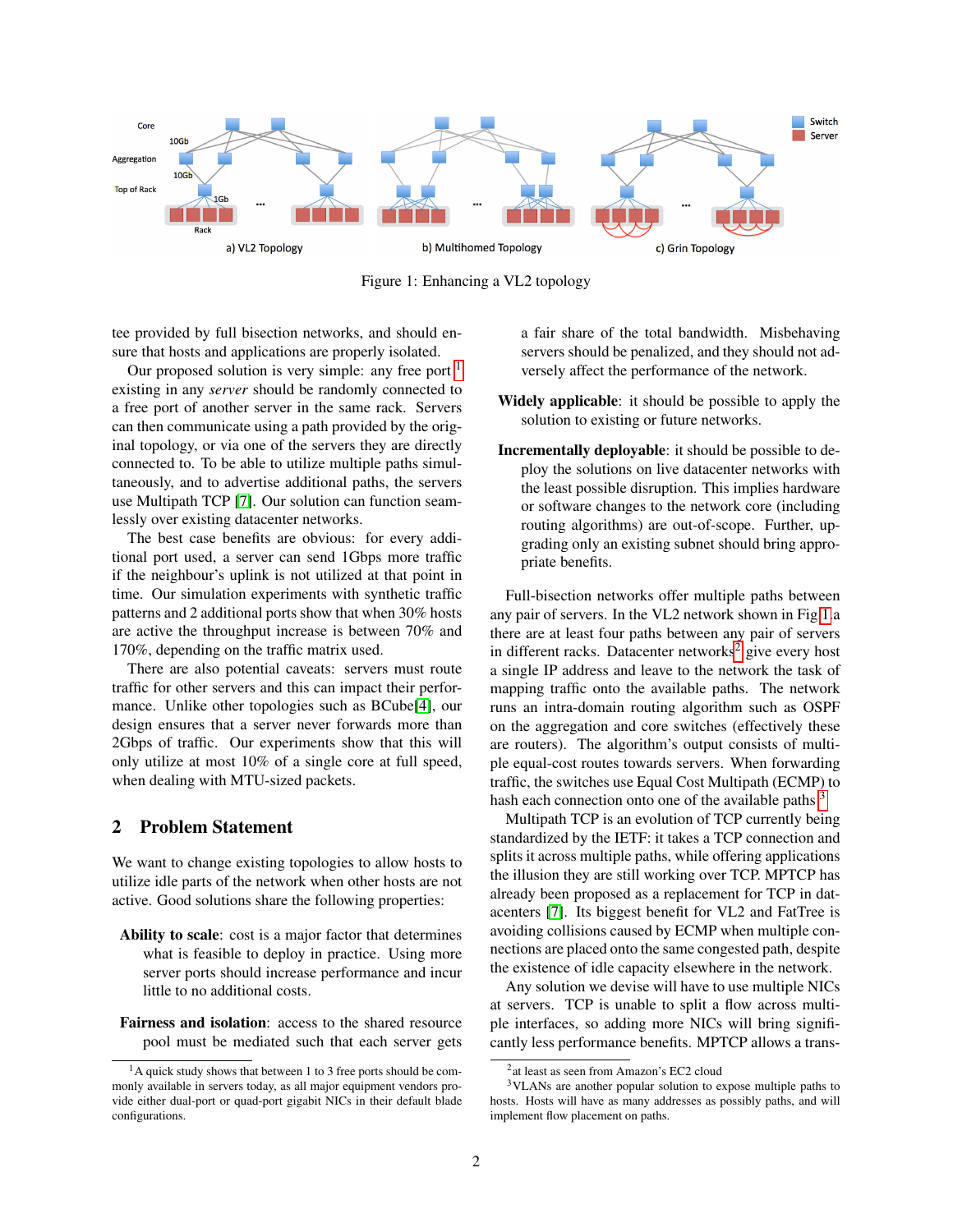port connection to grow beyond the 1Gbps offered by one NIC port. It also provides by design some of the goals we require - in particular it enforces fairness across collections of links [\[11\]](#page-5-6).

### 3 Solutions

### 3.1 Multihoming

Barring extensive changes to the original topology, the most straightforward solution is to multihome servers by using additional TOR switches. We add a TOR switch for every additional server port (see Fig[.1.](#page-1-1)b), so that each server is connected to each of the multiple TOR switches from its rack. In order to keep the rest of the topology unchanged, we evenly divide the uplinks of the original TOR switch between all the local TOR switches. The resulting topology is oversubscribed, but now each server can potentially use much more bandwidth.

Multihoming brings additional costs in terms of switching equipment, rack-space, energy usage and maintenance. As every additional server port could require an additional switch, this solution does not scale well with the number of server ports used. Moreover, for a topology such as VL2, adding TOR switches will leave some of their 10Gbps ports unused, even though they contribute to the total cost of the network.

Each server must receive an additional IP address for every new link. After addresses are assigned, MPTCP and ECMP are enough to utilize the network: servers only have to choose the destination address for each subflow, and the routing will do the rest.

### 3.2 GRIN

Another solution is to interconnect servers directly using their free network ports, while keeping the original topology unchanged. Each pair of servers that are directly connected in this manner become neighbours. Intuitively, when a server does not need to use its main network interface, it may allow one or more of its neighbours to "borrow" it, by forwarding packets received from them (or packets addressed to them) to their final destination. This solution is depicted in Figure [1.](#page-1-1)c.

When a server wishes to transmit, it can use both the uplink and the links leading to its neighbours. Conversely, the destination can be reached through both its uplink and via its neighbours. We call the links used to interconnect servers *horizontal or GRIN links*, and those that connect servers to the original topology *uplinks*.

*Which servers should we interconnect?* It is best to connect those servers that usually do not need to access the network at the same time, otherwise interconnection will not bring major gains beyond improving local throughput. Many distributed applications have workloads that correlate the idle and busy periods across all the servers they are running on, as do the shuffle or dataoutput phases of map-reduce computations. These applications tend to distribute their work across many racks to acquire sufficient servers and to improve fault tolerance. Ideally, we would know beforehand which nodes run which applications and we would interconnect servers running different applications in the hope that the usage peaks from the different applications are spread out in time. However, this is not possible as the same server is assigned different tasks over short timescales.

Instead, we make the simplifying assumption that *servers in the same rack use their uplinks independently*. If this holds true, it is sufficient to randomly interconnect servers in the same rack, which is very easy to cable. Otherwise, we have two options: either connect servers from different racks, which increases cabling complexity, or change the application schedulers to spread servers across racks as much as possible <sup>[4](#page-2-0)</sup>.

*Once links are in place, how should we use them?* There are a number of options to consider when choosing a path between two random servers, A and B:

- we may choose one of the paths available in the original topology
- a path may consist entirely of GRIN links
- we may choose any number of intermediate servers, and form a path using the concatenation of all intermediate paths

In order to keep the routing scheme fairly simple and the number of hops relatively small, we are only going to consider paths that contain at most one segment of the first kind. Our experiments have shown that one of the better routing solutions is a random scheme, similar to ECMP. We also found that there is no real improvement if we allow traffic to be forwarded via more than two GRIN links (one following A and one before B).

Whenever server A wishes to connect to server B, it will start by establishing a MPTCP connection as it would have done in the original topology. After this initial phase, server B may advertise the existence of its other interfaces and the address associated with the uplink of the corresponding neighbour. These advertisements are made using a specific feature of the MPTCP protocol called *address advertisement*. Server A will now be aware of an address set that contains the original address of B, together with addresses of B's neighbours.

To start a new subflow, server A will randomly pick an intermediate source between itself and all of its neighbors, and an intermediate destination from B's advertised

<span id="page-2-0"></span><sup>4</sup>The Multihomed topology also relies on the same assumption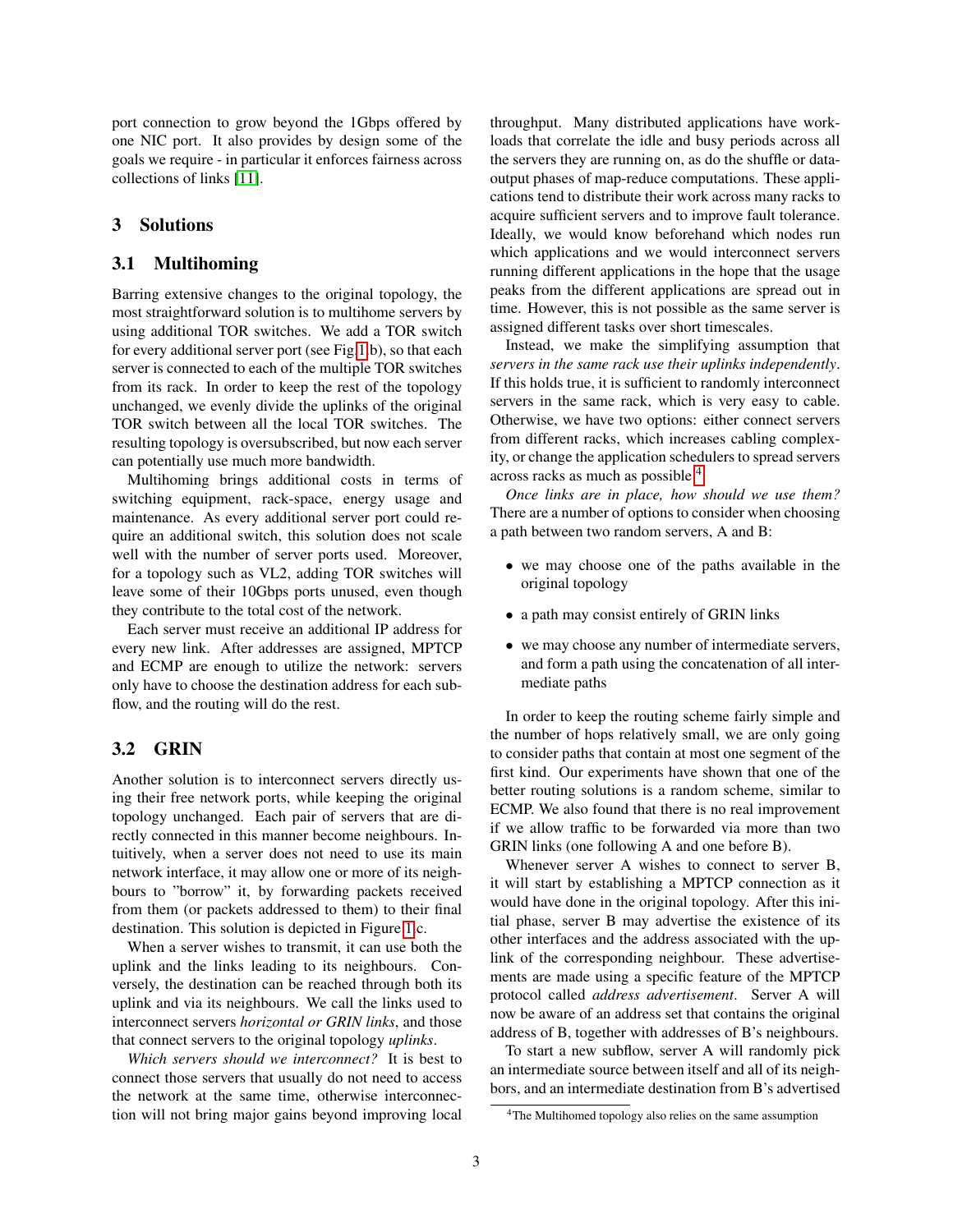<span id="page-3-0"></span>

<span id="page-3-3"></span>Figure 2: Simulation results

address set. Each packet is addressed to the intermediate destination, and the real destination address is recorded as an IP option. The packets will be routed from server A to the intermediate source simply by putting them on the appropriate horizontal link. Whenever a server receives a packet which is not addressed to it on one of its horizontal links, that packet will simply be forwarded to the uplink, because all horizontal path segments have a maximum length of one hop. If a packet destined for another server (according to the real destination) is received from the uplink, the server will simply forward it to its appropriate destination via a GRIN link.

Since local routing is done over at most one hop, it does not make sense to interconnect two servers with more than one link. As each server has a single uplink, doing so would only waste available server ports without providing additional bandwidth.

GRIN Properties GRIN links can be assigned local, non-routable addresses; these addresses are not advertised in the original topology reducing deployment costs. GRIN scales seamlessly with the number of server ports, because it does not require additional switching equipment, power or rack space. GRIN is agnostic of the topology used—it can be applied to any topology where servers have unconnected network ports.

There are two primary concerns raised by GRIN: the overhead caused by server forwarding and fairness in the use of neighbours' uplinks. One-hop forwarding restricts the maximum amount of traffic each server may be required to forward to twice the speed of its uplink, i.e. 2Gbps. Fairness means that a server should have priority while using its own uplink. When sending, this can be achieved simply by forwarding local packets first. When receiving, the server can selectively drop packets to control the amount of bandwidth available to foreign flows.

# 4 Evaluation

We expect both Multihomed and GRIN topologies to perform significantly better than the original topology on <span id="page-3-2"></span><span id="page-3-1"></span>average, and at least as well in the worst case. While traffic patterns usually found in datacenter networks are too complex to be covered by a handful of traffic matrices, we chose a few that should provide at least some insight regarding how will our approach behave in a reallife scenario. Intuitively, we are going to see the greatest improvements when either a small number of servers are using the network, or there are a lot of servers transmitting to only a handful of receivers.

Our experiments are based on a simulated VL2 topology consisting of 120 servers, with 20 servers in each rack. Increasing network size up to sixfold didn't lead to any sensibly different results. Using the htsim simulator, we measured the average data rate of each active receiver and compared it to the maximum possible value for the original topology. Each multipath connection is long lived and uses 16 subflows. This number was chosen in order to make sure the random routing scheme will explore as many of the relevant paths as possible, and to mitigate the effect of collisions in the VL2 topology.

We tested three GRIN topologies, using 1 - 3 additional server ports, and one multihomed topology that uses one additional server port. They are referred to as *GRIN1*, *GRIN2*, *GRIN3* and *Multihomed*, respectively. Multihomed requires the same total number of ports as GRIN2, and costs arguably more, while also requiring additional rack space.

We used four traffic matrices in our tests: permutation, group, all-to-all and random. For each traffic matrix, we varied the percentage of active servers or the number of connections per server. We evaluated 20 random instances of every case. Given the small size of the network, we only allow connections between servers from different racks for permutation and all-to-all matrices. In much larger networks, random connections would seldom end up being local. We assume that the network interface is the only limiting factor for the amount of data that can be sent or received by any server.

In a permutation traffic matrix, each active participant transmits to a random destination, and each destination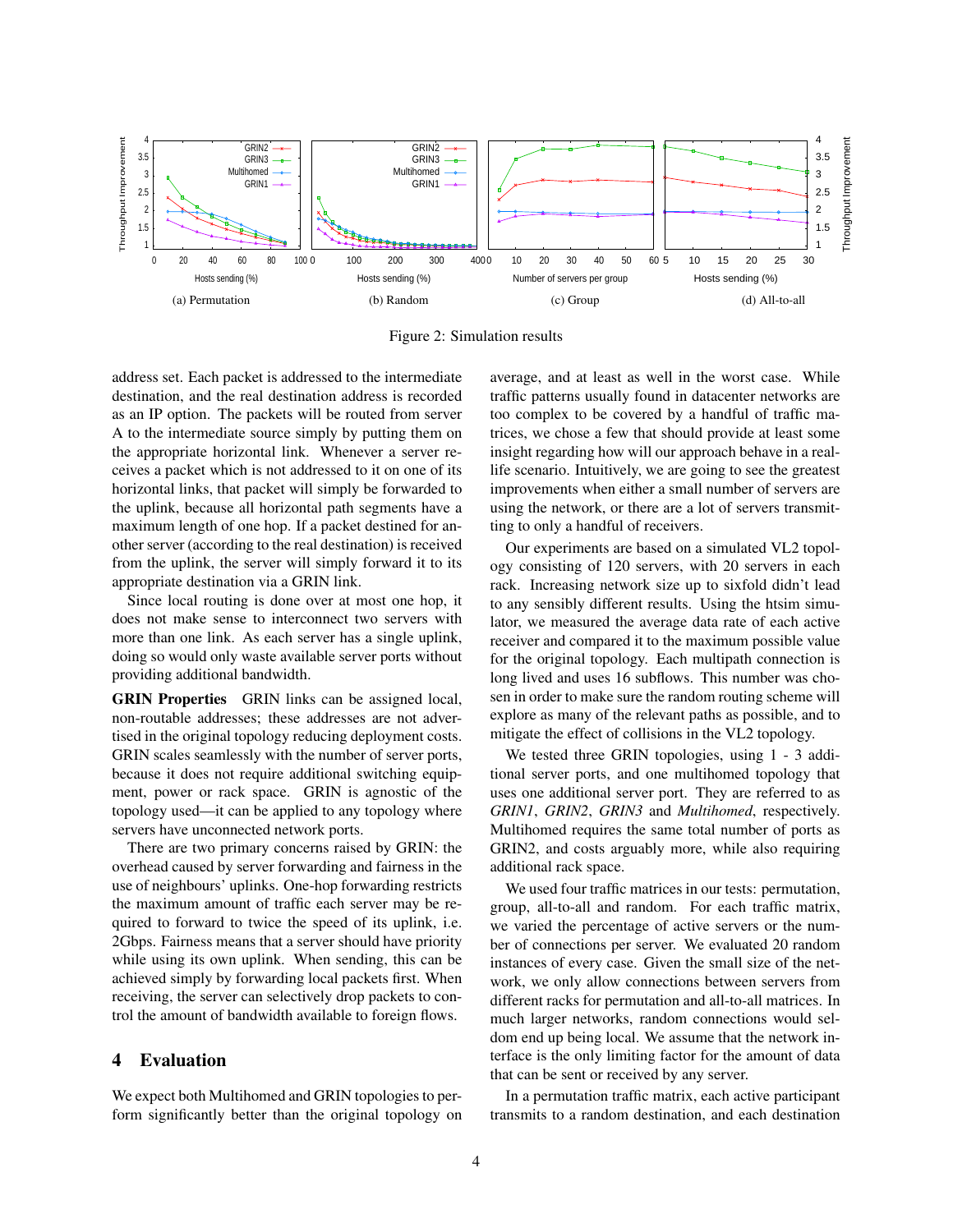<span id="page-4-0"></span>

Figure 3: Experimental setup to test forwarding overhead

receives from a single source. As illustrated in figure [2a,](#page-3-0) lower percentages of active servers lead to significantly better results for GRIN topologies. The performance of these topologies, however, degrades quicker than that of Multihomed, which provides better throughput when 25% and 40% of servers, respectively, become active.

The group connection matrix simulates scatter-gather communication. It randomly assigns every server to a certain group, such that all groups have the same number of members. Within each group, one random server will be the destination, and all others will act as sources. This is the most favorable situation for GRIN topologies, because the large number of sources will fill every link of the receiving server. As seen in figure [2c,](#page-3-1) the performance benefit starts out at a minimum for the smallest group size, and then increases to near the maximum value relatively quick.

The all-to-all simulation (figure [2d\)](#page-3-2) offers no surprise; the best results are found for the smallest number of active servers, and then gradually decline. The results for Multihomed decline slower, but start at a significantly lower value compared to GRIN2 or GRIN3.

Our final experiments were made for the random traffic matrix. Each case consists of a number of connections (expressed as a percentage of the number of servers), and for each connection we choose at random both the source and the destination. The results, seen in figure [2b,](#page-3-3) resemble those found in the permutation case.

#### 4.1 Forwarding Performance

If traffic forwarding interfered with other server tasks it could potentially decrease the performance of the datacenter as a whole, defeating the purpose of this work. That is why in this section we conduct a preliminary study to test just how costly forwarding is in practice.

We used the setup shown in Fig[.3;](#page-4-0) all three servers have 2 dual-core Xeon processors running at 2.66GHZ. We installed the Linux MPTCP stack on servers S and D and tested throughput by running iperf. The forwarder runs FreeBSD and the netmap [\[9\]](#page-5-7) architecture, allowing very fast packet processing in user context.

*iperf* manages to transfer 1.86Gbps of goodput from S to D. Forwarding MTU-sized packets at 1Gbps is relatively cheap: server R spends only 6% of one of its cores for this task. This is the common case where bulk transfers are relayed over neighbouring idle uplinks. If traffic is forwarded in both directions the load increases to 10% of one core. We also tested the forwarder with minimum sized packets, to seek an upper bound for CPU usage. We found that R can forward 1.5Mpps running one of its cores at 25% utilization.

Even a load of 6% on one core can interfere with other server tasks when the server is running at 100% utilization. The forwarder can increase the loss rate on the forwarded traffic, which will automatically reduce the traffic rate, or it can even switch off forwarding entirely - the traffic will simply use another path to the destination.

# 5 Related Work

Various solutions have been proposed for increasing core utilization in full bisection networks, such as MPTCP [\[7\]](#page-5-4) or Hedera [\[2\]](#page-5-8). These, however, aim to make fullbisection topologies behave like a non-blocking switch by routing flows in the network to avoid collisions.

Other approaches, such as Flyways [\[5\]](#page-5-9) or C-Through [\[10\]](#page-5-10), are based on augmenting an oversubscribed network with additional communication channels that can be used to improve throughput between different groups of servers when the initial latency is not an issue. They try to create the illusion of full bisection in oversubscribed networks; however, the network activity of a single server is still limited by its uplink to 1Gbps.

Server forwarding is also used in topologies such as BCube, where the forwarding effort is much greater, as it increases with each additional connection. GRIN's routing scheme inherently limits the amount of traffic forwarded by each server.

### 6 Conclusions

Wiring up server ports within the same rack with GRIN is a simple yet powerful solution to utilize available core bandwidth in the likely occurrence that not all datacenter hosts are using their uplinks at the same time. This solution is cheap and feasible to implement over any full-bisection topology. The improvement is significant for idle networks, with every additional connected port bringing 1Gbps more throughput; benefits gradually decline with each server that becomes active. Further, practical tests show that the forwarding overhead is almost negligible for today's datacenter servers. GRIN offers better peak performance, is cheaper, easier to deploy and scales better than the Multihomed topology.

Our initial exploration in this paper leaves many interesting open questions. Practical testing, together with understanding fairness and isolation properties of GRIN with regards to existing traffic are issues that stand out.